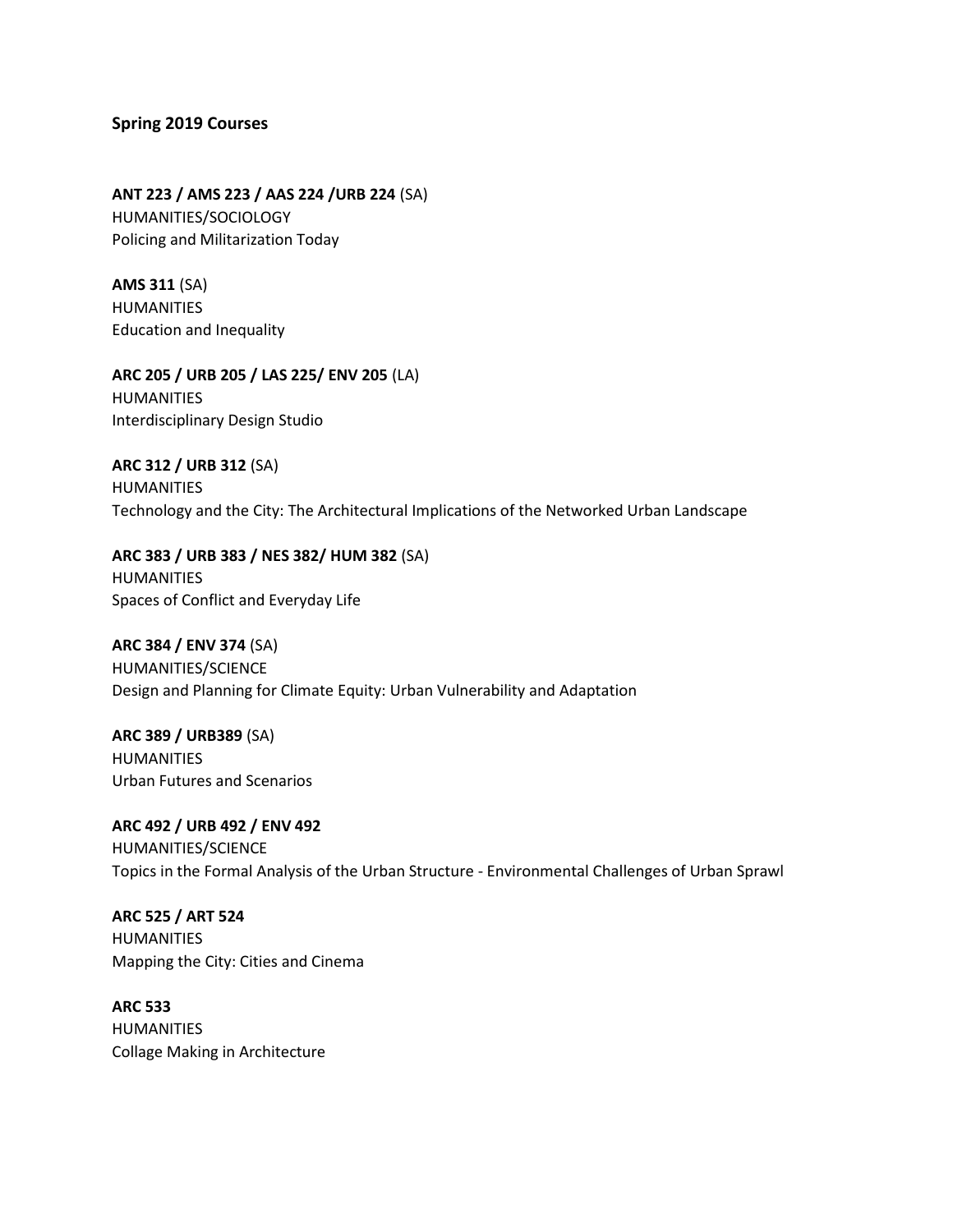**ART 312 / ARC 316 / URB 314 / FRE 312** (HA) HUMANITIES The Art of Living

**CEE 262A / ARC 262A / EGR 262A / URB 262A / ART 262** (LA) SCIENCE/ENGINEERING/HUMANITIES Structures and the Urban Environment

**CEE 262B / ARC 262B / EGR 262B/ URB 262B** (STL) SCIENCE/ENGINEERING/HUMANITIES Structures and the Urban Environment

**CEE 311 / CHM 311 / GEO 311 / ENE 311** SCIENCE/ENGNEERNG/HUMANITIES Global Air Pollution

CLA 326 / HIS 326 / ART 326 / HUM 324 (HA) HUMANITIES Topics In Ancient History: Pompeii: Life in a Roman Town

**DAN 310 / ARC 380 / THR 323 / URB 310** (LA)

HUMANITIES/SOCIOLOGY The Arts of Urban Transition

**ENV 303 / EEB 303** (STN) SCIENCE/ENGINEERING/HUMANITIES Agriculture, Human Diets and the Environment

**GEO 202** (STL) SCIENCE/ENGINEERING/HUMANITIES Ocean, Atmosphere, and Climate

**GEO 366/ ENV 339/ WWS 451/ ENE 366** (STN) SCIENCE/HUMANITIES Climate Change: Impacts, Adaptation, Policy

**GHP 303 / URB 302** HUMANITIES GRASSROOTS POWER: Health and Social Change through Collective Action

**HIS 451 / URB 451 / AMS 413** (HA) HUMANITIES Writing about Cities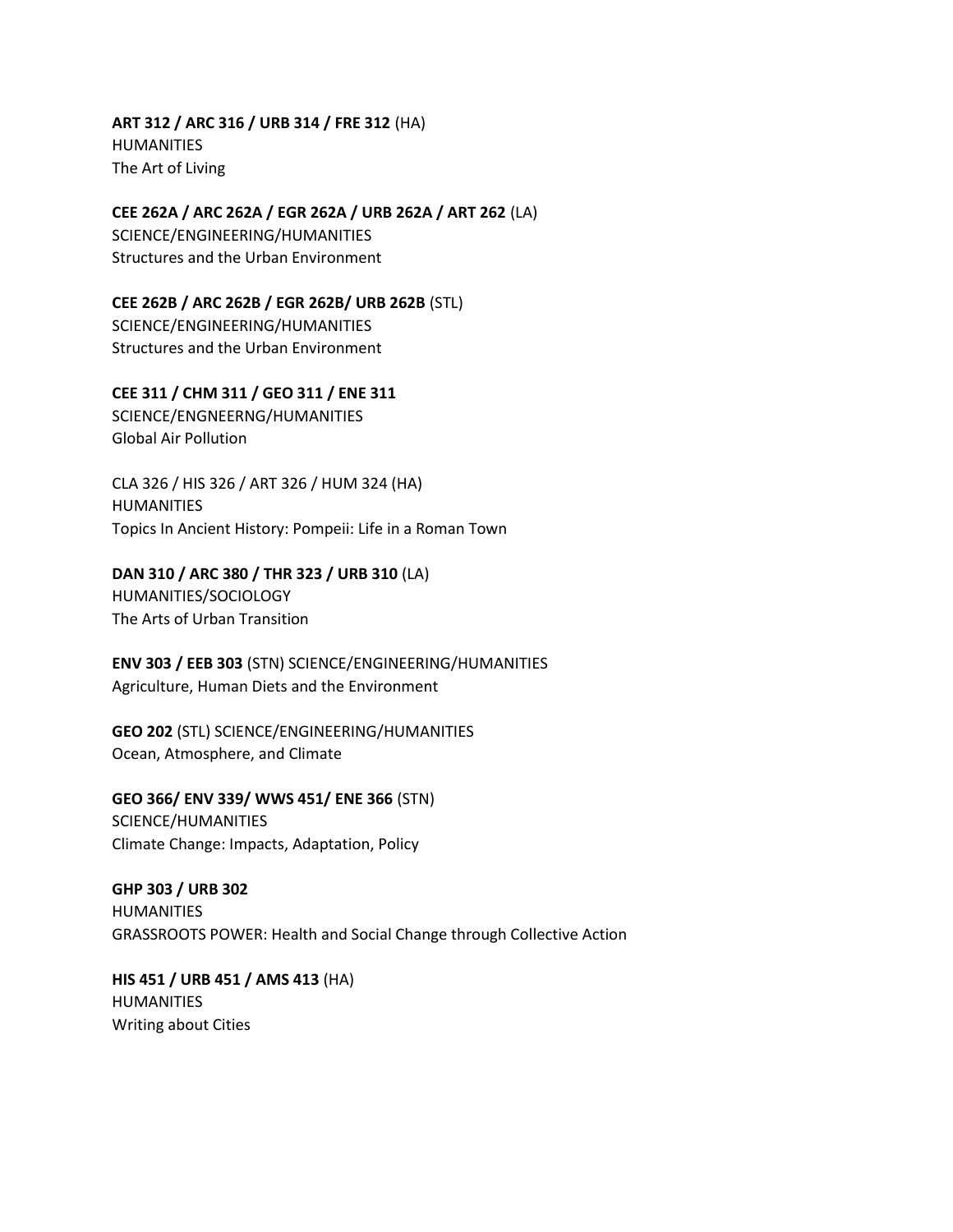**HIS 453 / LAS 453 / URB 453** (HA) HUMANITIES Digital Histories of Crime in the Americas

**LAS 308 / URB 308 / ENV 345** (SA) HUMANITIES Mexico City: Geography, Politics and Everyday Life

**LAS 212 / URB 212** (SA) HUMANITIES Latin American Soundscapes

**LAS 308 / URB 308 / ENV 345** HUMANITIES Mexico City: Geography, Politics and Everyday Life

**ORF 407** (QR) HUMANITIES Fundamentals of Queueing Theory

**SOC 207** (SA) SOCIOLOGY/HUMANITIES Poverty in America

**SOC 360** (SA) SOCIOLOGY/HUMANITIES The Ghetto and the Enclave

**SOC 369** (SA) SOCIOLOGY/HUMANITIES Class and Culture

**SPA 365 / LAO 365 / URB 365** (LA) HUMANITIES Rapping in Spanish: Urban Poetry in Latino Global Cities

**URB 201 / WWS 201 / SOC 203/ ARC 207** (SA) HUMANITIES/SOCIOLOGY Introduction to Urban Studies

**URB 300 / ARC 300/ HUM 300/ SLA 300** (EC) **HUMANITIES** Urban Studies Research Seminar